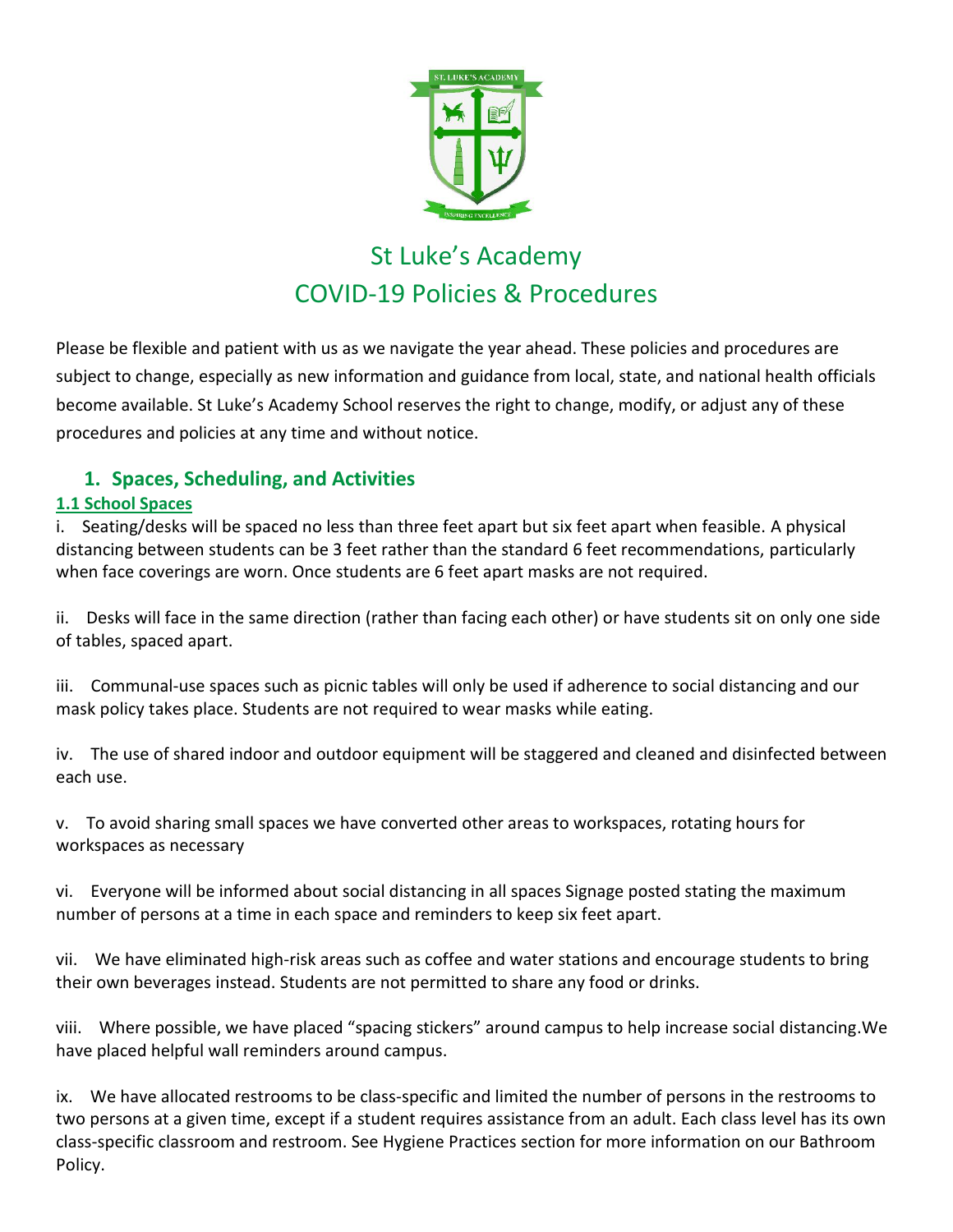### **[1.2 Scheduling](https://www.thefayschool.org/return-learn/policies-and-procedures-due-covid-19#accordion-block-0)**

i. In-person learning is currently permitted, we are not offering a full time Online Learning Programme. However, in the event we are unable to offer our In-Person Learning Program, we will require that parents submit their ability to participate in remote learning. Please complete the Parent Survey. Should there be a short term school closure for any reason we will conduct online classes in the core subjects for the day.

iii. If at any time a national shut down is implemented and we are required to move from In-person learning to Online Learning. We will give as much advance notice as possible if this happens. All students participating in online learning are required to have their own personal device with Zoom and Google Classroom capabilities.

iv. We cannot offer individualized online instruction.

v. When possible, we will use worksites (e.g. Skype, Zoom & Google Classroom) and flexible work hours (e.g. staggered shifts) for non-teaching personnel to help maintain social distancing between students[.](https://www.thefayschool.org/return-learn/policies-and-procedures-due-covid-19#accordion-block-2)

#### **[1.3 Physical Barriers and Guides](https://www.thefayschool.org/return-learn/policies-and-procedures-due-covid-19#accordion-block-2)**

i. Even with masks, we will use physical barriers, such as face shields or sneeze guards along with a mask in areas where it is difficult for individuals to remain at least six feet apart.

ii. We have provided physical guides, such as stickers on the ground and signage on walls, to ensure that students remain six feet apart at all times and to avoid them facing one another when lining up.

iii. We will use physical barriers, such as flexible dividers, between desks, in the event that students cannot [be at least six feet apart.](https://www.thefayschool.org/return-learn/policies-and-procedures-due-covid-19#accordion-block-3)

#### **[1.4 School Events and Extracurricular Activities](https://www.thefayschool.org/return-learn/policies-and-procedures-due-covid-19#accordion-block-3)**

i. We are fully restricting non-faculty access to all buildings except for essential adult personnel (St Luke's Academy Employees) or for any urgent matters.

ii. We will pursue virtual group events, gatherings, or meetings.

iii. We will pursue virtual activities and events in lieu of field trips, special performances, and school-wide parent meetings.

iv. As of now, field trips will not be feasible during the upcoming school term or for the foreseeable school year. We will continue to monitor the situation and the logistics of the location of the intended trip.

v. In the event any school activities are held either on or off school grounds with more than 6 persons present, the national COVID-19 protocols will be adhered to.

# **2. The following list is a small sampling of the topics on which these we have focused:**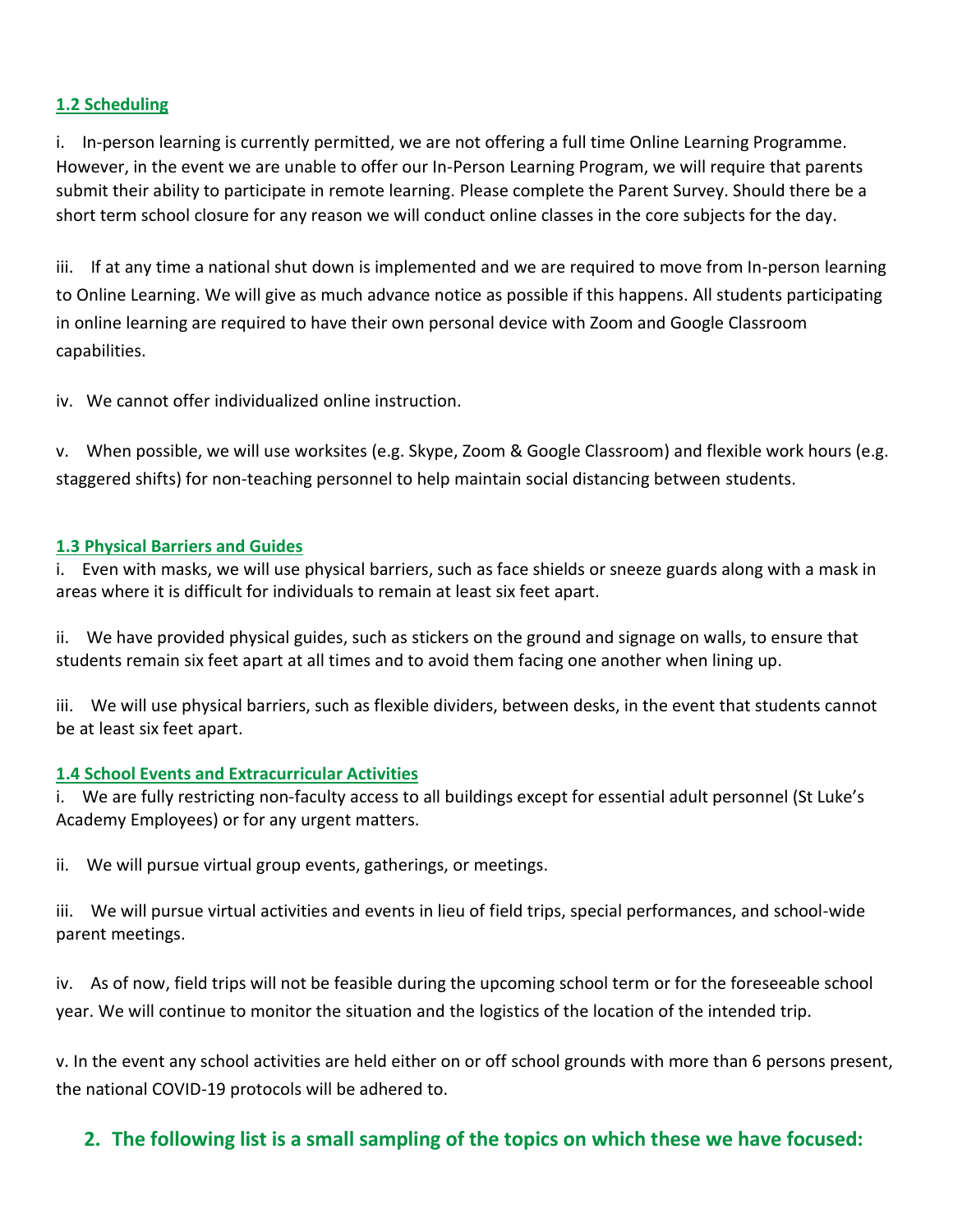- i. **Attendance** any student who is absent for illness must be without a fever and off of all medications for 24 hours. They will be required to bring a doctor's note to be permitted to return to school.
- ii. **Arrival procedures** Students are asked to not be on campus before 7am. All students will have their temperature taken and hands sanitised before entering their classroom, the school register will be used are our daily log in the event contact tracing is required.
- iii. **Departure procedures** students will remain on their respective verandas for pick up and all adults are asked to remain in their vehicles.
- iv. **Collection Times Infant Department** students not in after care are to be collected between 2:30pm-2:45pm. Montessori Students in after school activities are to be collected at 3:30pm and students in aftercare are to be collected at 4pm.
- v. **Collection Times Primary Department** Primary Students not in any activities after school are to be collected between 3:00pm-3:20pm. Those in afterschool activities and or aftercare are to be collected at 4pm sharp. Please familiarise yourself with the late fee policy in the handbook.
- vi. **Adults on Campus** are asked to not gather in the car park and chat for extended periods of time. Parents/ Guardians may not walk around school grounds and may only assemble at the designated pick up point observing social distancing and wearing a mask. Primary students may be permitted to walk to their respective cars, as such the person collecting them may remain in their respective vehicle. Please do not come very early as we are limiting persons on campus at any given time. Parents/guardians are asked to not get out of your vehicle or stand and congregate at the collection point until the 2:30pm bell rings for Montessori students or the 3:00pm bell rings for Primary students.
- vii. **How students will move through campus**: primary students will wear masks when mobilising on property while observing social distancing. Infant Department students are not required to wear a mask, but will observe social distancing.
- viii. **Sanitation and cleanliness protocols** Infant Department & Primary Department classrooms is cleaned and sanitised daily. Primary students are required to have a small hand sanitiser, 2 masks and a pack of antibacterial wipes to be used on their personal desk and chair at the end of each school day.
- ix. **Restroom precautions** each class is allocated a bathroom/block. Only 2 students are permitted in a bathroom at any given time.
- x. **Specials classes and lunch:** Science & gardening masks will be required when less than 6 feet apart. With regards to the use of science equipment gloves will be issued to be worn by students. Art and IT Classes; shared laptops and utensils for art will be wiped with antibacterial wipes after each use and students' hands sanitised before and after use. Cooking classes, if carried out at all are demonstrative and there will be no sampling. PE and swimming classes are carried out with social distancing and without the requirement of a mask. Lunch, students are staggered and spaced at lunch time. While at play the Primary students will be required to wear a mask if under 3 feet apart.
- xi. **Birthdays**  We are not permitting students to share food. We cannot permit cupcakes in a crate, boxes of loose cookies or large cakes to cut and share. All items shared for birthdays must be brought individually wrapped from the manufacturer.
- xii. **Use of outdoor spaces and recess** we have zones are students are wearing masks when playing less than 3 feet apart
- xiii. **Required Personal Protective Equipment (PPE) for staff and students** we are requiring masks be worn and in some instances gloves.
- xiv. **Adaptations that the daily schedule might needed** please note that as we are navigating unchartered waters, we are asking for parents understanding and flexibility as we implement and update policies.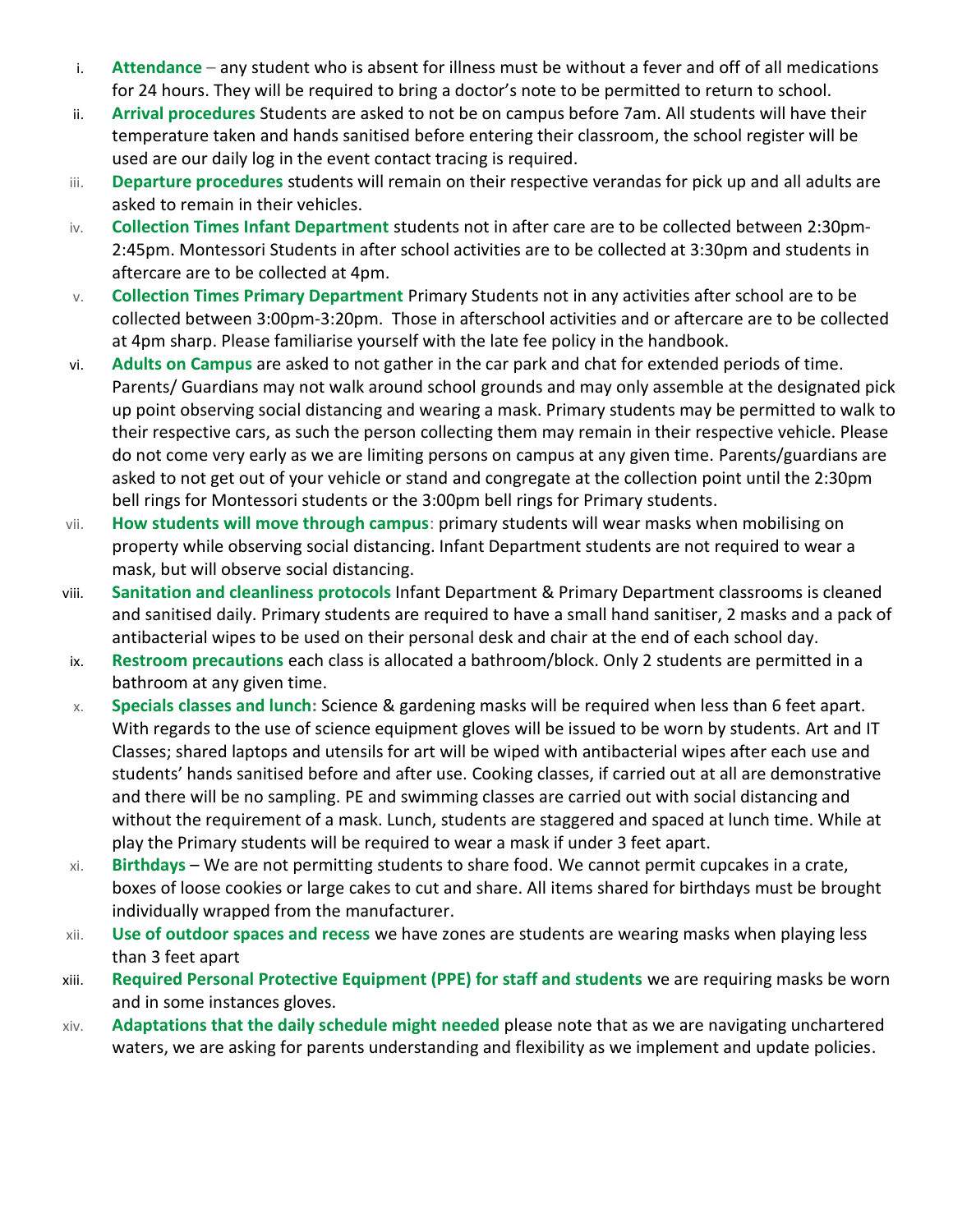# **3. COVID-19 Admissions PROTOCOLS**

All international students enrolling at St. Luke's Academy will be required to follow the full admissions process as well as follow the following Covid-19 protocols

- i. It is our policy that students may not attend school until having 2 negative COVID-19 d tests. With the second test being after 14 days after the arrival date.
- ii. Proof of residency in Barbados in the form of a work Visa or the "Welcome Stamp" visa for both of the parents/ guardians in the household as is applicable.
- iii. In the event the parent/guardian is employed locally and has a work permit, we will require a supporting letter from their employer verifying employment and as a surety for the parent.
- iv. We require the following documents in hard copy for all new students: immunisations records, student visa / student visa waiver / welcome stamp, a copy birth certificate, Passport, two COVID-19 negative tests (with the second one being in the form of an email forwarded from the issuing Barbadian institution) , a copy of their travel itinerary to prove arrival date and route to Barbados, the medical admissions form completed by the pediatrician most familiar with the student in question, the medical clearance form completed by a local licensed doctor in Barbados. We will also ask for the most recent reports going back one academic year to be submitted electronically and for the contact email address for the Principal of the most recent school formerly attended.
- v. Both Parents/Guardians must provide proof of their work visa, an email address to their current local employer (if applicable), a photo ID in the form of National ID card or Passport to be copied for our files, two COVID-19 negative tests (with the second one being in the form of an email forwarded from the issuing Barbadian institution), a copy of their travel itinerary to prove arrival date and route to Barbados.

# **4. Hygiene Practices**

# **[4.1 Temperature Taking & Logging Persons on School Grounds](https://www.thefayschool.org/return-learn/policies-and-procedures-due-covid-19#accordion-block-6)**

- i. [Every person / student getting out of their vehicle will be required to have their temperature read.](https://www.thefayschool.org/return-learn/policies-and-procedures-due-covid-19#accordion-block-6)  [Persons unknown to the school for whom we do not have contact information for will need to log in](https://www.thefayschool.org/return-learn/policies-and-procedures-due-covid-19#accordion-block-6)  [with security.](https://www.thefayschool.org/return-learn/policies-and-procedures-due-covid-19#accordion-block-6)
- ii. [Students arriving late are asked to log in with the security guard.](https://www.thefayschool.org/return-learn/policies-and-procedures-due-covid-19#accordion-block-6)
- iii. [Every student will have their temperature read a second time at midday before they go out to play.](https://www.thefayschool.org/return-learn/policies-and-procedures-due-covid-19#accordion-block-6)
- iv. [Students may not attend school on fever reducing medication, breech of this policy could result in the](https://www.thefayschool.org/return-learn/policies-and-procedures-due-covid-19#accordion-block-6)  termination of co[ntract at the school's discretion.](https://www.thefayschool.org/return-learn/policies-and-procedures-due-covid-19#accordion-block-6)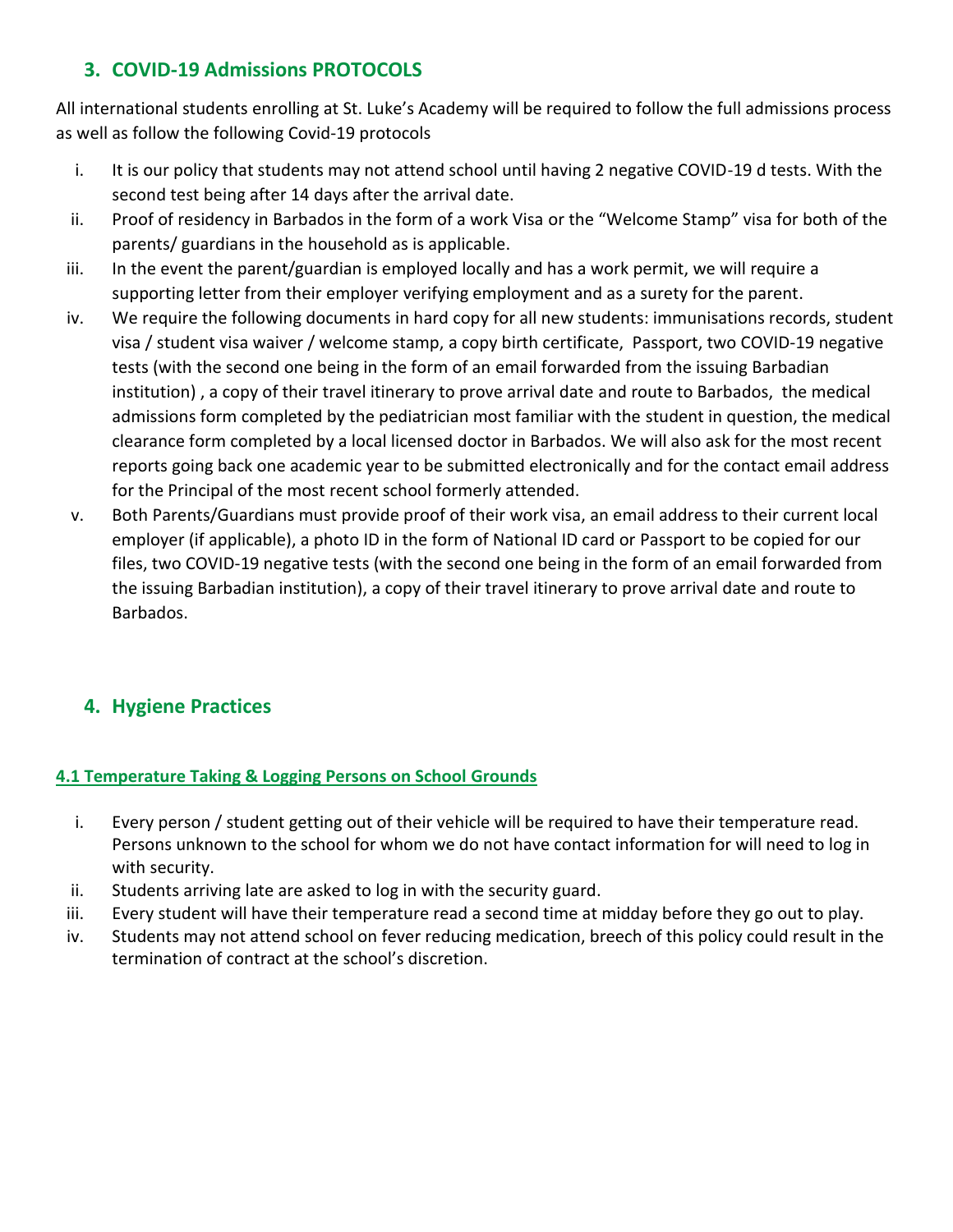*"A face mask is for the protection of your neighbor. A face shield is for your protection."*

- i. A securely fitting mask will be required for all persons once on school grounds, whether inside or outside any school buildings. The only exception to this rule is when students are sitting at their desk 6 feet apart. Once they stand they are required to put on a mask.
- ii. Noting students are to have 2 clean masks a day to change at lunch.
- iii. The neck gaiter style of face mask is not permitted for students.
- iv. If a student cannot wear a mask due to medical reasons, the family can submit to the school a doctor's note, and the school will address such instances on a case-by-case basis.
- v. Mask Design: students will be asked to wear a mask that is solid in colour or with a sober pattern, either plaid, stripes, their name or our school crest. The colours permitted are solid blue, green, pink, purple or red matching the school shirt colour being worn or plain black, white, grey or khaki will also be permitted. Essentially, students must have a mask that complements the uniform and does not cause distraction to the wearer or those around them. Disposable masks in blue, green, white or pink are permitted. Please note **Masks with sequins, glitter, wording (other than the student's name), pictures or logos (other than the school crest) or with a camouflage pattern will not be allowed.**
- vi. The pattern nor design should not cause disruption. If it does, the school reserves the right to require a less disruptive mask.
- vii. Students will be frequently reminded not to touch the mask and to wash their hands often. They will also be reminded how to remove a mask safely.
- viii. Cloth masks should be regularly cleaned.
- ix. Masks should not be placed on students in the infant department, on anyone who has trouble breathing/is unconscious, or anyone incapacitated or otherwise unable to remove the mask without assistance.
- x. Except for students under five years, non-students and non-employees of St Luke's Academy that enter our campus are always required to securely wear masks, even when outside and social distancing.
- xi. As a general rule, we will require St Luke's Academy Employees to securely wear masks and face shields even when outside and socially distancing to build the habit. In addition, we will require all adults on campus to wear cloth face masks.
- xii. St Luke's Academy will have an ample supply of various styles of masks and face shields available in case persons entering campus forget to bring a mask or face shield.
- xiii. Masks may be removed during lunch if the individual is outside and actively eating and drinking.
- xiv. Masks must be worn when being transported on the bus to and from swimming and while walking around the pool grounds.
- xv. The St Luke's Academy School reserves the right to update this policy at any time and with short notice.

# **4.3 Sanitising**

- i. Each student and visitor must sanitise their hands before entering any building or classroom.
- ii. Students will also be required to sanitise their hands after break and lunch play on their way to and from the bathroom.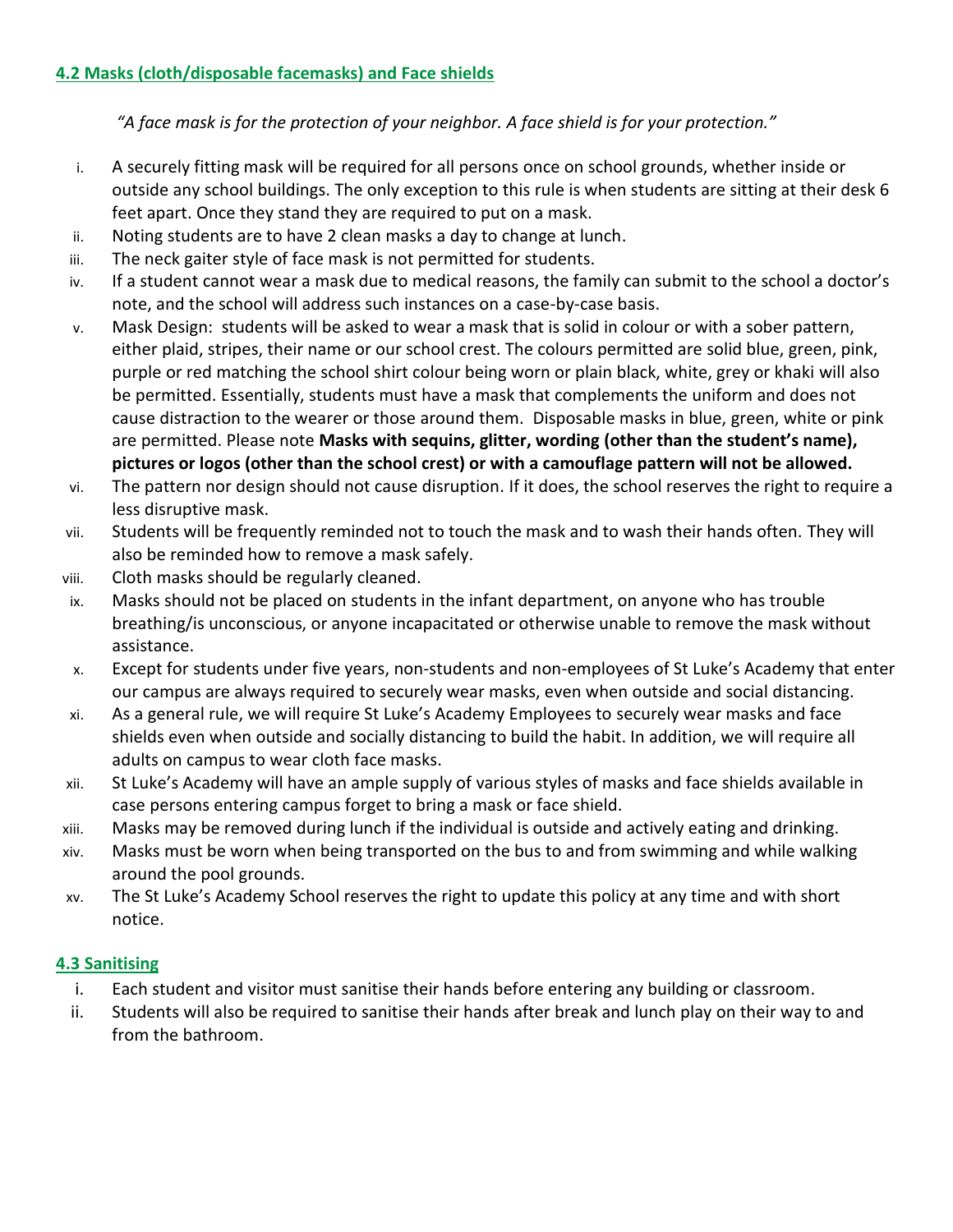#### **[4.4 Personal Hygiene](https://www.thefayschool.org/return-learn/policies-and-procedures-due-covid-19#accordion-block-7)**

i. We will teach and reinforce handwashing for at least 20 seconds with soap and water and increase monitoring to ensure adherence among students and St Luke's Academy employees.

ii. If soap and water are not readily available, hand sanitizer that contains at least 60% alcohol can be used (for St Luke's Academy employees and older students who can safely use hand sanitizer).

iii. We require that St Luke's Academy Employees and students cover coughs and sneezes with the crook of their arm, in lieu of a tissue when not wearing a face covering. We will also teach and encourage the replacement of soiled masks with a clean one.

### **[4.5 Cleaning and Disinfection](https://www.thefayschool.org/return-learn/policies-and-procedures-due-covid-19#accordion-block-8)**

i. The school has purchased additional cleaning and disinfection supplies. We have implemented a comprehensive cleaning schedule.

ii. We will clean and disinfect frequently commonly touched surfaces (e.g. playground equipment, door handles, sink handles, water coolers) within the school at least daily and between uses.

iii. We will significantly limit the use of shared objects (e.g., physical education equipment, art supplies, toys, games) when possible and will clean them between uses.

iv. The school has increased our routine cleaning and disinfection of frequently touched surfaces.

v. We will ensure the safe and correct use and storage of cleaning and disinfection products, including storing products securely away from students.

vi. Cleaning products should not be used near students, St Luke's Academy employees should ensure that there is adequate ventilation when using these products to prevent students or themselves from inhaling cleaning product fumes.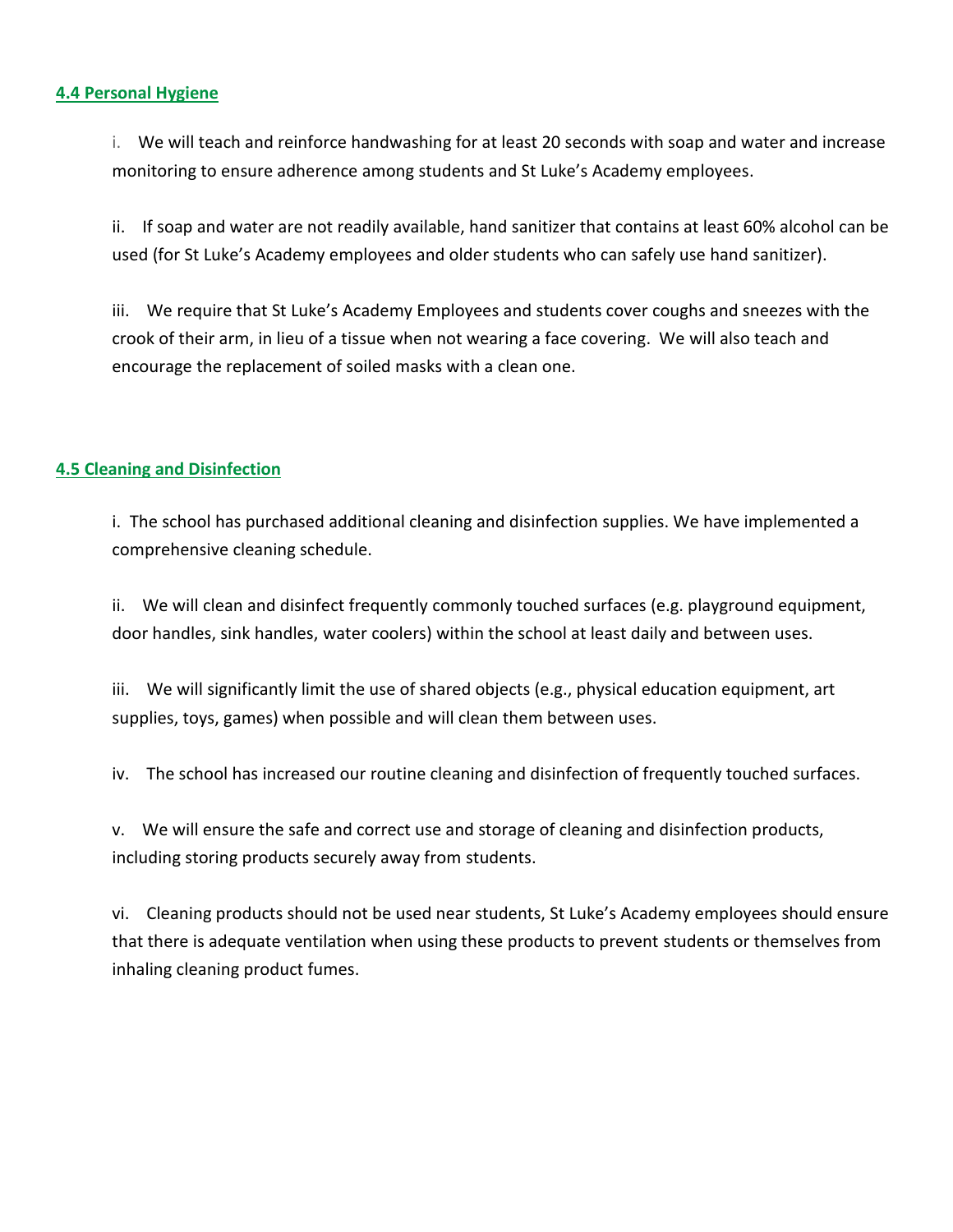#### **4.6 [Health Screenings](https://www.thefayschool.org/return-learn/policies-and-procedures-due-covid-19#accordion-block-9)**

i. St Luke's Academy requires health screenings (e.g., temperature and COVID-19 symptom checking) of anyone who intends to be on school grounds outside of their vehicle. St Luke's Academy students will participate in these health screenings during morning drop off and around midday.

ii. Some individuals infected with COVID-19 will not exhibit any symptoms, and thus temperature screening likely will not prevent all individuals who transmit the disease from entering the campus. We reserve the right to request a COVID-19 test of any student at any time.

iii. Every morning during morning carpool we will screen all students for fevers of more than 100 degrees Fahrenheit or 37.8 degrees Celsius. If the temperature reads 100 degrees Fahrenheit or 37.8 degrees Celsius or above, then no students in the car or household will be allowed on campus that day. To be allowed back on campus, the student must be fever-free for 24 hours without medication such as Tylenol, Advil, Motrin, etc. and be accompanied with a doctor's note clearing them to return.

iv. Any health screenings will be conducted safely and respectfully and in accordance with privacy laws and regulations.

### **[4.7 Bathroom Policy](https://www.thefayschool.org/return-learn/policies-and-procedures-due-covid-19#accordion-block-10)**

Bathrooms will be sanitized every two hours by a dedicated St Luke's Academy employee. Below are the steps each student must take when using the restroom.

- i. We will ensure only 2 students at a time use the bathroom.
- ii. Wearing a mask in the restroom will be required.
- iii. Students must hand sanitize before leaving the classroom for the restroom.
- iv. Signs will be visible reminding of handwashing, especially near the bathroom and in hallways.
- v. Students must wash hands with water and soap for at least 20 seconds after using the bathroom.
- vi. Sanitizer pumps are available in every classroom (or near the doorway) and the teacher must witness students sanitize their hands upon returning to the classroom.
- vii. Montessori will follow the same protocols as outlined above with adult supervision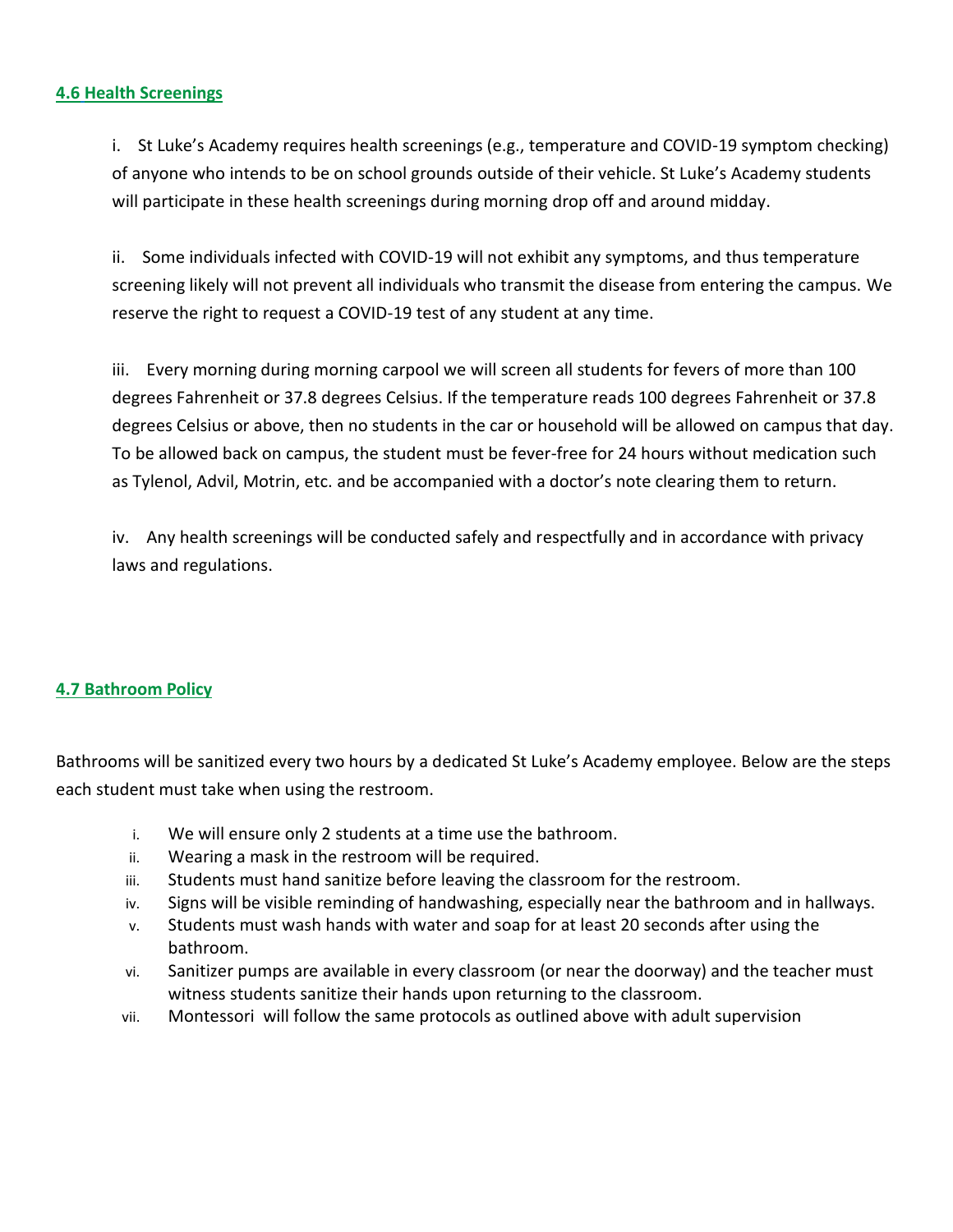# **5. Sickness and Community Interaction**

#### **[5.1 Navigating Sickness in the School Community](https://www.thefayschool.org/return-learn/policies-and-procedures-due-covid-19#accordion-block-11)**

- i. It should be reported to the school in immediately in the event any employees, any enrolled students or the respective families of enrolled students become sick with COVID-19 symptoms, tests positive for COVID-19, or have been exposed to someone with COVID-19 symptoms whether it be a confirmed or suspected case.
- ii. Failure to report any confirmed cases of COVID-19, whether it be the enrolled student, students' family members or any person residing and sharing a home with an enrolled student, is grounds for immediate termination of contract.
- iii. St. Luke's Academy employees and or students are not permitted on school grounds or to attend any school events once they exhibit any illness or symptoms of COVID-19, and should notify the school immediately.
- iv. We will immediately isolate employees and students with COVID-19 symptoms (such as fever, cough, or shortness of breath, loss of taste and smell etc.) at school in the sick bay in the Admin building.
- v. Individuals who are sick should go home or to a healthcare facility immediately depending on how severe their symptoms are and follow medical guidance for caring for oneself and others who are sick.
- vi. We will close off areas used by a sick person and will not use that area until cleaning and disinfecting has been completed.
- vii. In accordance with state and local laws and regulations, we will immediately notify local health officials, all St Luke's Academy employees, and families if any exposure to a confirmed case of COVID-19 while maintaining confidentiality
- viii. St Luke's Academy will contact the Barbados Covid Management Unit to assist with contact tracing within the school in the event we learn of a positive test for COVID-19.
- ix. If St Luke's Academy learns that a student has tested positive for COVID-19, then we will immediately begin contact tracing and then notify the families of close contact exposure with the student in question via email. Close contact is defined as "**[Someone who was within 6 feet of an infected person](https://www.cdc.gov/coronavirus/2019-ncov/php/contact-tracing/contact-tracing-plan/appendix.html#contact)  [for at least 15 minutes starting from 2 days before illness onset \(or, for asymptomatic patients, 2](https://www.cdc.gov/coronavirus/2019-ncov/php/contact-tracing/contact-tracing-plan/appendix.html#contact)  [days prior to specimen collection\) until the time the patient is isolated."](https://www.cdc.gov/coronavirus/2019-ncov/php/contact-tracing/contact-tracing-plan/appendix.html#contact)**
- x. If an employee or student has close contact with someone who has a positive case of COVID-19 within the last 48-hours, please contact the office immediately and your healthcare provider to navigate the proper next steps.
- xi. All exposed students and teachers are required to self-quarantine for 14 days and present a negative COVID-19 test. In order to return to school, the exposed student and teachers must be asymptomatic for seven days.
- xii. We require employees and students who are diagnosed with C[OVID-19 to self-quarantine for 14 days.](https://www.thefayschool.org/return-learn/policies-and-procedures-due-covid-19#accordion-block-13)  To return to school, they must present a negative COVID-19 test.

### **[5.2 Visitor Policy](https://www.thefayschool.org/return-learn/policies-and-procedures-due-covid-19#accordion-block-13)**

i. We are fully restricting adult access to all buildings except for essential adult personnel (St Luke's Academy employees) or any urgent matters until further notice. The St Luke's Academy School may also choose not to allow other persons onto the campus to avoid the risk of other potential exposures to COVID-19 by the community and to avoid the necessity of training, supervising, and managing third parties. If community spread and prevalence of COVID-19 in the Barbados population significantly changes, then this may be revisited.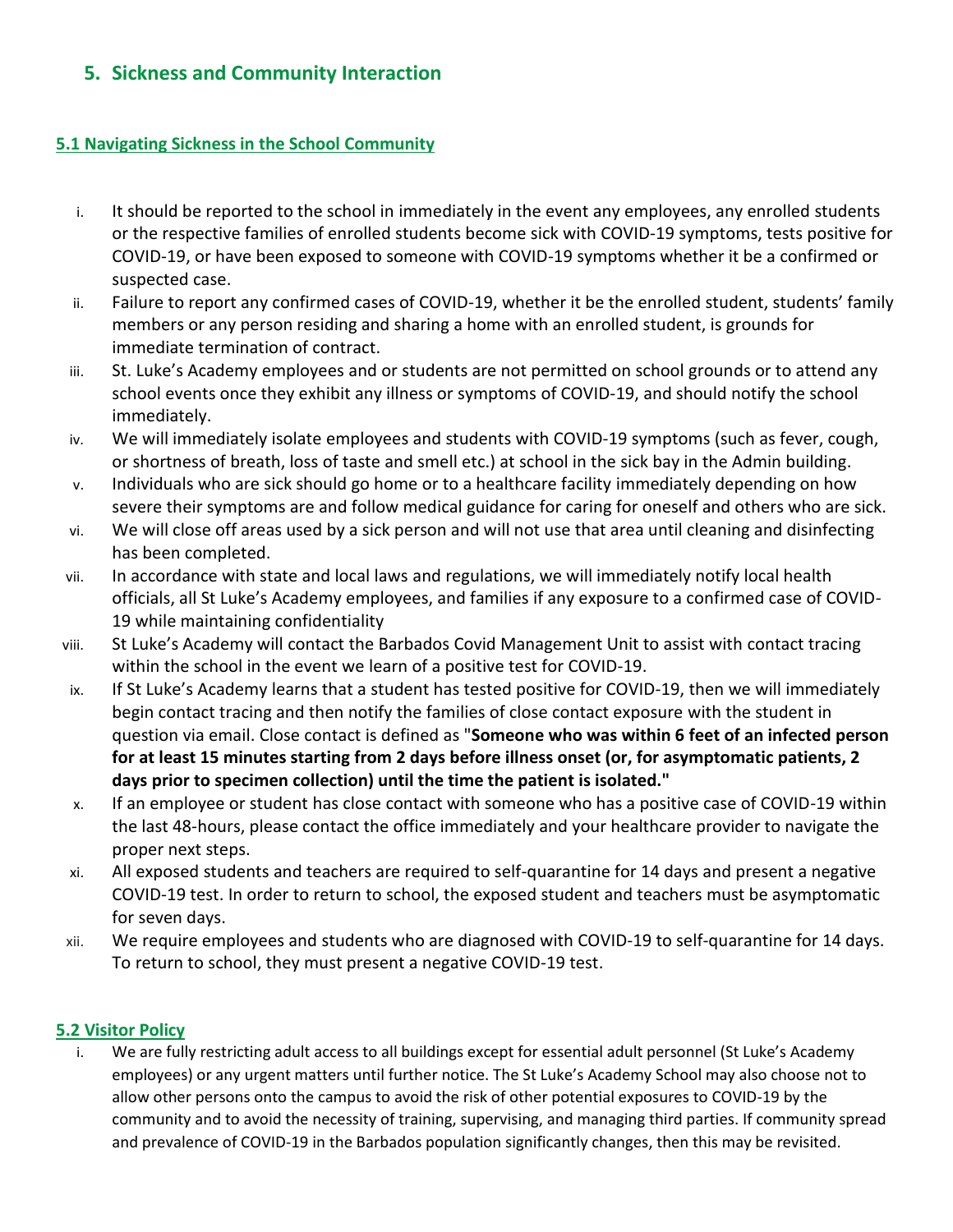ii. In addition, all persons are required to maintain social distancing, wear a mask, if they are working with food or assisting in other ways (such as taking a temperature).

# **6. [Communications, Coping, and Resilience](https://www.thefayschool.org/return-learn/policies-and-procedures-due-covid-19#accordion-block-14)**

## **[6.1 Communications](https://www.thefayschool.org/return-learn/policies-and-procedures-due-covid-19#accordion-block-14)**

i. **Teacher to Family:** A strong parent-teacher relationship is an important link in your child's education. St Luke's Academy Teachers communicate regularly with families both individually and through whole-class communications. On Fridays, class updates are sent via email all school divisions. Teachers are available by email and meetings for individual communication. Please allow twenty-four hours for teachers to respond to non-emergency queries as they are focused on instruction during the school day. At the midpoint of each term, Primary students receive a progress report. At the end of each term, all students receive a report card that parents can access via email. Twice a year, we will hold virtual parent-teacher conferences for all students. Your child's teacher will announce when sign-up for conferences will be available.

ii. **School to Family:** The office will keep families abreast with all relevant information as needed. We ask that all families read the St Luke's Academy Policy handbook and all policies to coordinate all institutional needs. Please also familiarise yourself with the school's website.

iii. **School to Community:** The school's weekly emails, blog posts, and Annual Report share a high-level view of what The St Luke's Academy School is currently working on with our broader community of family and friends. Don't forget our students' community outreach programme.

iv. **Families to School:** Families must submit any feedback or questions through email. The more St Luke's Academy can streamline any concerns or questions that many parents share, the more St Luke's Academy's time can free up to best manage, plan for, and adjust to unforeseen complexities. The school will do its best to respond to requests within two business days. Please adhere to all policies and guidelines.

### **[6.2 Supporting Coping and Resilience](https://www.thefayschool.org/return-learn/policies-and-procedures-due-covid-19#accordion-block-15)**

i. We encourage employees and St Luke's Academy Families to take breaks from watching, reading, or listening to news stories about COVID-19, including social media, if they are feeling overwhelmed or distressed.

ii. We urge employees and families to eat healthfully, exercise, get enough sleep, and find time to unwind.

iii. We encourage employees and families to talk with people they trust about their concerns and how they are feeling.

iv. St Luke's Academy's approach to Leadership Development through emotional intelligence will naturally build and enhance their coping mechanisms and resiliency.

v. We encourage all St Luke's Academy Family members to demonstrate grace and patience to the school